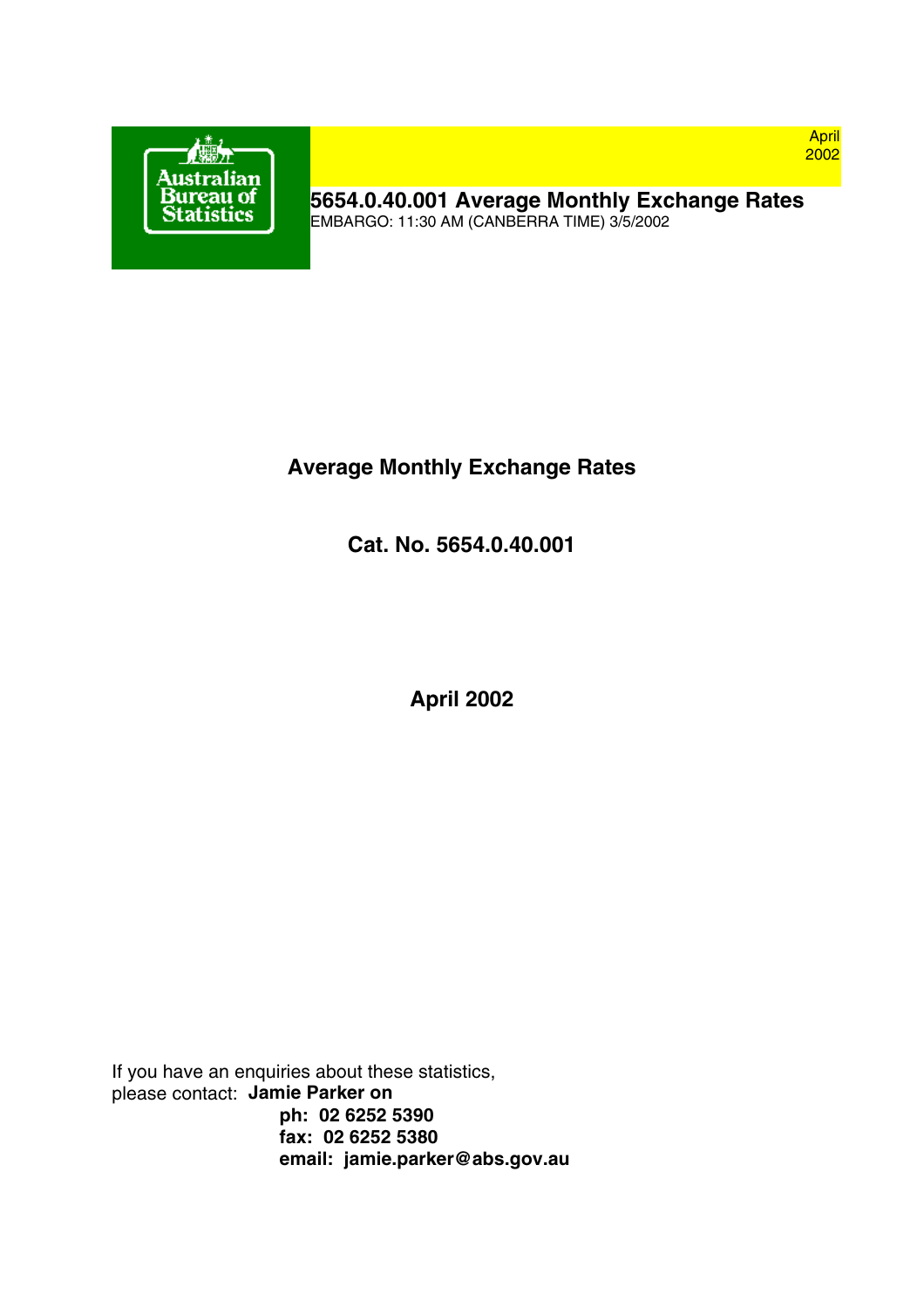

## **5654.0.40.001 Average Monthly Exchange Rates**

*(Source: Commonwealth Bank of Australia)*

EMBARGO: 11:30 AM (CANBERRA TIME) 3/5/2002

### **Average Monthly Exchange Rates: April 2002**

| .<br>. <b></b><br>Country | <br>.<br>Currency                                     | Bank buys* at - Bank sells at - |                 |
|---------------------------|-------------------------------------------------------|---------------------------------|-----------------|
|                           |                                                       | ---------------                 | -----------     |
| USA                       | \$A1 = US Dollars                                     | 0.5381                          | 0.5321          |
| UK                        | $$A1 = Pounds$                                        | 0.3743                          | 0.3666          |
| EEC                       | $$A1 = EUROS$                                         |                                 | 0.5963          |
| Austria                   | $$A1 = Schillings$                                    | 0.6127                          |                 |
|                           |                                                       | n.a.                            | n.a.            |
| Belgium                   | $$A1 = Belgium$ Francs                                | n.a.                            | n.a.            |
| Canada<br>China           | \$A1 = Canadian Dollars                               | 0.8548                          | 0.8349          |
|                           | \$A1 = Renminbi                                       | n.a.                            | n.a.            |
| Denmark                   | $$A1 = Kroner$                                        | 4.5470                          | 4.4306          |
| Fiji                      | \$A1 = Fiji Dollars                                   | n.a.                            | 1.1846          |
| Finland                   | \$A1 = Markka                                         | n.a.                            | n.a.            |
| France                    | $$A1$ = French Francs                                 | n.a.                            | n.a.            |
| Germany                   | \$A1 = Deutschemarks                                  | n.a.                            | n.a.            |
| Greece                    | \$A1 = Drachmae                                       | n.a.                            | n.a.            |
| Hong Kong                 | $$A1$ = HK Dollars                                    | 4.2374                          | 4.1071          |
| India                     | $$A1 = Rupees$                                        | 25.9426                         | 25.2224         |
| Indonesia                 | $$A1 = Rupiah$                                        | n.a.                            | n.a.            |
| Italy                     | \$A1 = Lire                                           | n.a.                            | n.a.            |
| Japan                     | $$A1 = Yen$                                           | 70.7295                         | 69.1740         |
| Malaysia                  | $$A1 = Ringqits$                                      | n.a.                            | n.a.            |
| Malta                     | $$A1 = Pounds$                                        | 0.2461                          | 0.2375          |
| Netherlands               | $$A1 =$ Florins                                       | n.a.                            | n.a.            |
| New Caledonia             | $$AI =$ Francs                                        | 72.5620                         | 69.9805         |
| New Zealand               | $$A1$ = NZ Dollars                                    | 1.2169                          | 1.1965          |
| Norway                    | $$A1 = Kroner$                                        | 4.6671                          | 4.5477          |
| Pakistan                  | $$A1$ = Rupees                                        | n.a.                            | n.a.            |
| PNG                       | \$A1 = Kina                                           | n.a.                            | 1.7474          |
| Philippines               | $$A1 = Pesos$                                         | n.a.                            | 26.1091         |
| Portugal                  | $$A1 = Escudos$                                       | n.a.                            | n.a.            |
| Singapore                 | \$A1 = Singaporean Dollar                             | 0.9887                          | 0.9634          |
| South Africa              | $$A1 = Rand$                                          | 6.1361                          | 5.8198          |
| Spain                     | $$A1 = Pesetas$                                       | n.a.                            | n.a.            |
| Sri Lanka                 | $$A1$ = Rupees                                        | 50.8910                         | 47.6655         |
| Sweden                    | $$AI = Kronor$                                        | 5.5805                          | 5.4376          |
| Switzerland               | $$A1 = Swiss Francis$                                 | 0.8972                          | 0.8742          |
| Thailand                  | $$A1 = Bahts$                                         | 23.7355                         | 21.7540         |
|                           | Value of Australian Dollar against Major Currencies   |                                 |                 |
|                           | at 7am (AEST) on the Final trading day of: April 2002 |                                 |                 |
| Country                   | Currency                                              | Bank buys* at - Bank sells at - |                 |
|                           |                                                       | ________________                | --------------- |
| USA                       | \$A1 = US Dollars                                     | 0.5418                          | 0.5358          |
| UK                        | $$A1 = Pounds$                                        | 0.3725                          | 0.3649          |
| EEC                       | $SAI = EUROS$                                         | 0.6044                          | 0.5882          |

 $\text{EEC}$   $$A1 = \text{EUROs}$  0.6044 0.5882 Germany \$A1 = Deutschemarks n.a. n.a.  $$A1 = Yen$ \* telegraphic transfer rate n.a. not available